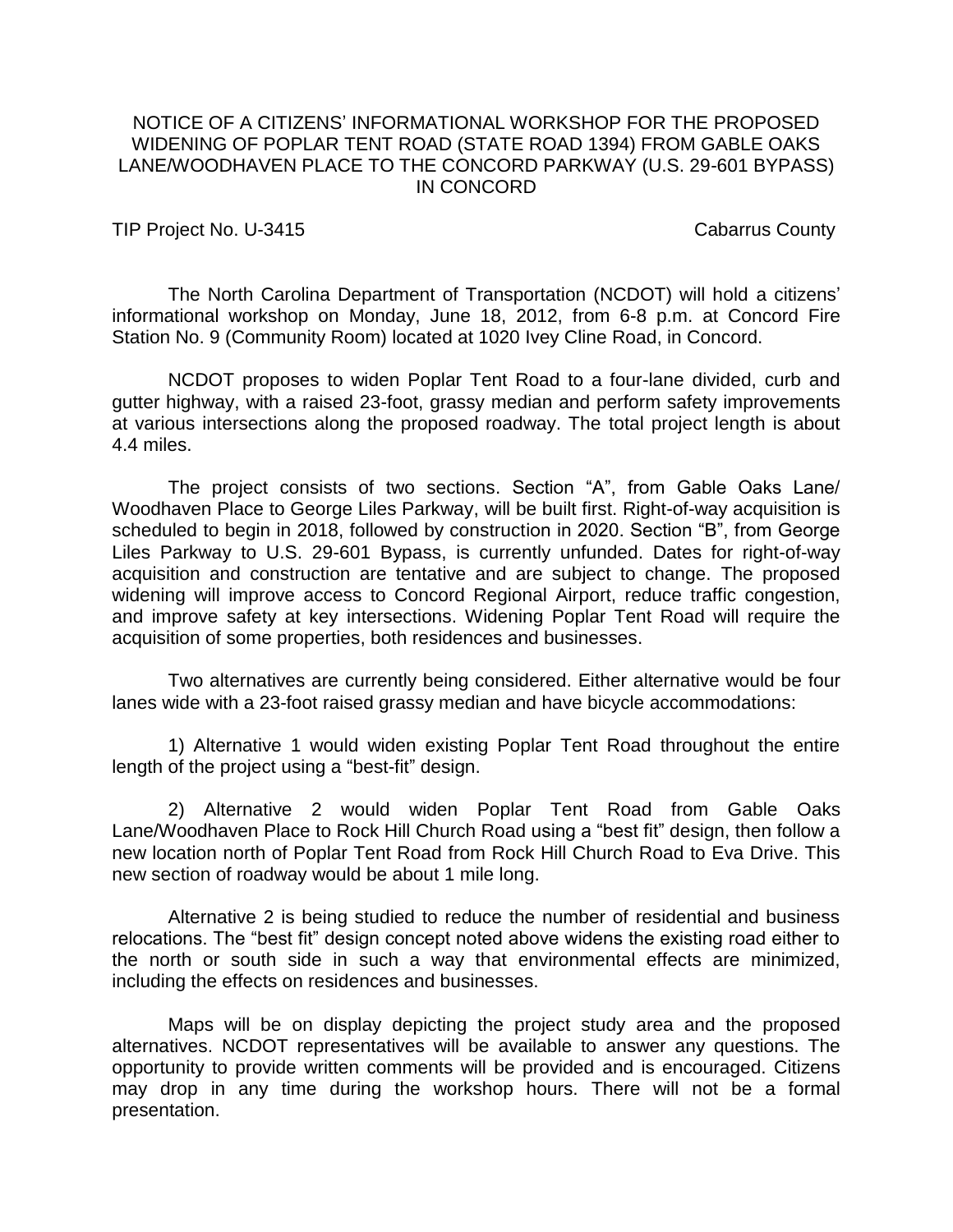The citizens' informational workshop is held to provide the public an opportunity to participate in the planning process and update them on a project's status. Comments and information received from the public will be taken into consideration as work on this project progresses. Additional public involvement will be conducted throughout the project development.

For more information, contact NCDOT Project Development and Environmental Analysis Engineer Wilson Stroud at (919) 707-6045 or by email at wstroud@ncdot.gov.

NCDOT will provide auxiliary aids and services under the Americans with Disabilities Act for anyone who wants to participate in this workshop. Anyone requiring special services should contact Stroud as early as possible so that arrangements can be made.

For persons who speak Spanish and do not speak English, or have a limited ability to read, speak or understand English, interpretive services will be available at the meeting upon request. For more information, please call 1-800-481-6494 prior to the meeting.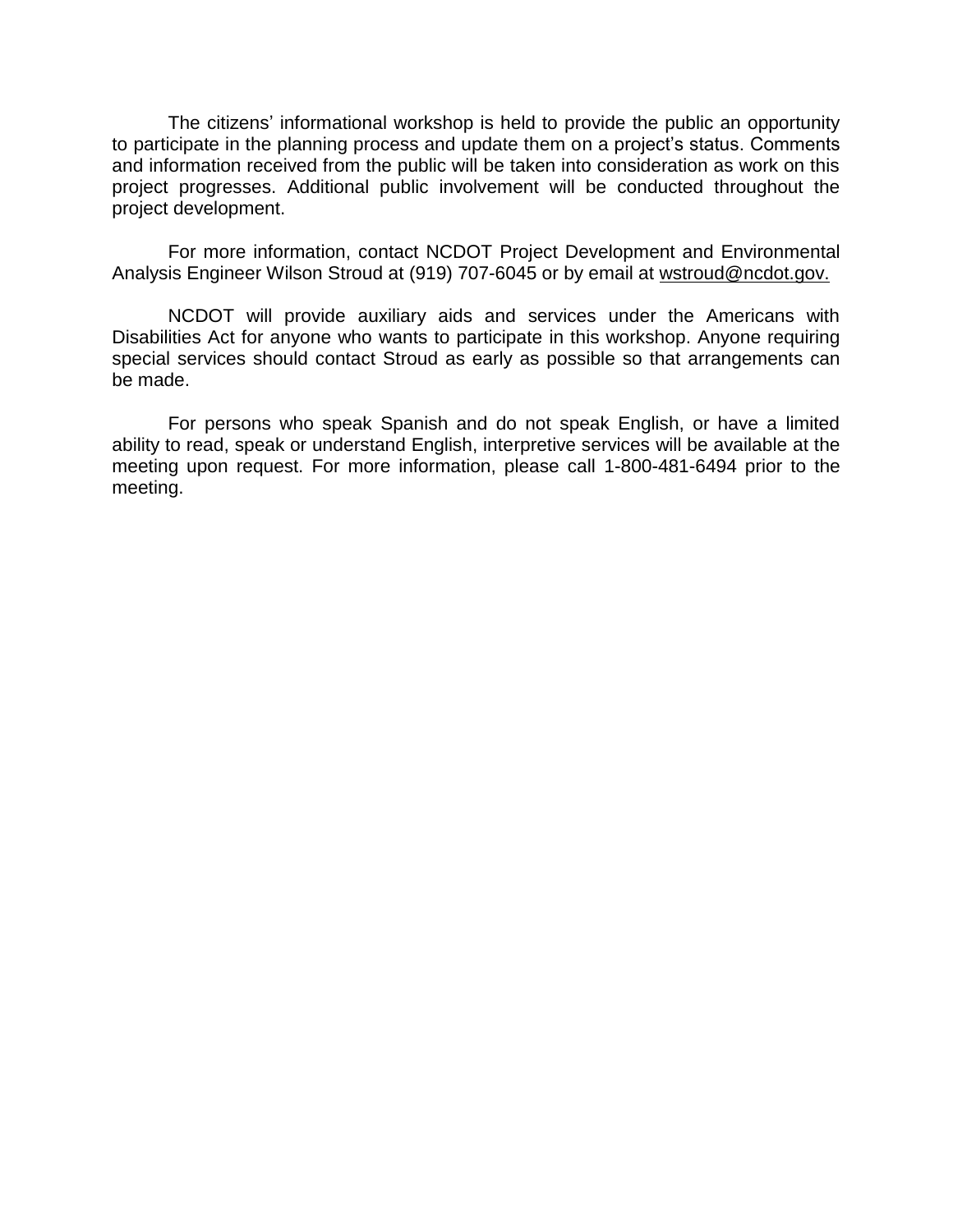

## STATE OF NORTH CAROLINA DEPARTMENT OF TRANSPORTATION

BEVERLY EAVES PERDUE **EUGENE A. CONTI, JR.** 

**GOVERNOR SECRETARY** SECRETARY

Release: Immediate Date: June 11, 2012 Contact: Communications Office, (919) 707-2660 Distribution: Cabarrus County

## **Public meeting for proposed widening of Poplar Tent Road set for June 18 in Concord**

**RALEIGH** – The North Carolina Department of Transportation (NCDOT) will hold a public meeting on Monday, June 18, in Concord regarding a proposed project to widen 4.4 miles of Poplar Tent Road to a four-lane divided highway with a raised grassy median between Gable Oaks Lane/Woodhaven Place and Concord Parkway (U.S. 29/601 Bypass). The project will also include safety improvements at several intersections. The proposed widening will improve access to Concord Regional Airport and reduce traffic congestion.

Right of way acquisitions will be required for both residences and businesses to accommodate the widening.

The meeting is set for 6 to 8 p.m. in the Community Room of Concord Fire Station No. 9, 1020 Ivey Cline Road.

The project would be built in two phases. Work will begin with Section A, going between Gable Oaks Lane/ Woodhaven Place and George Liles Parkway. The right of way acquisition process for this section will begin in 2018, followed by construction in 2020.

Funding is not in place yet for Section B, covering George Liles Parkway to Concord Parkway. So the dates for right-of-way acquisition and construction are not finalized.

There are two alternatives being considered for both sections, although in both cases the roadway will be four lanes wide with a 23-foot median and 4-foot bike lanes.

One possibility is to widen the road using a "best-fit" design method, one that would follow the existing path of the roadway, widening it on either side in a way to help minimize the impact on existing homes and businesses. The other option is to use the "best-fit" method for the widening between Gable Oaks Lane/Woodhaven Place and Rock Hill Church Road, but then put the newlywidened road to north of its current location for about a mile-long stretch between Rock Hill Church Road and Eva Drive. It's being considered because that design possibly would have a lesser impact on homes and businesses.

TELEPHONE: 919-733-2522 FAX: 919-733-9980 CUSTOMER SERVICE: 1-877-368-4968

**LOCATION:** TRANSPORTATION BUILDING 1 SOUTH WILMINGTON STREET RALEIGH NC

*WEBSITE: WWW.NCDOT.GOV*